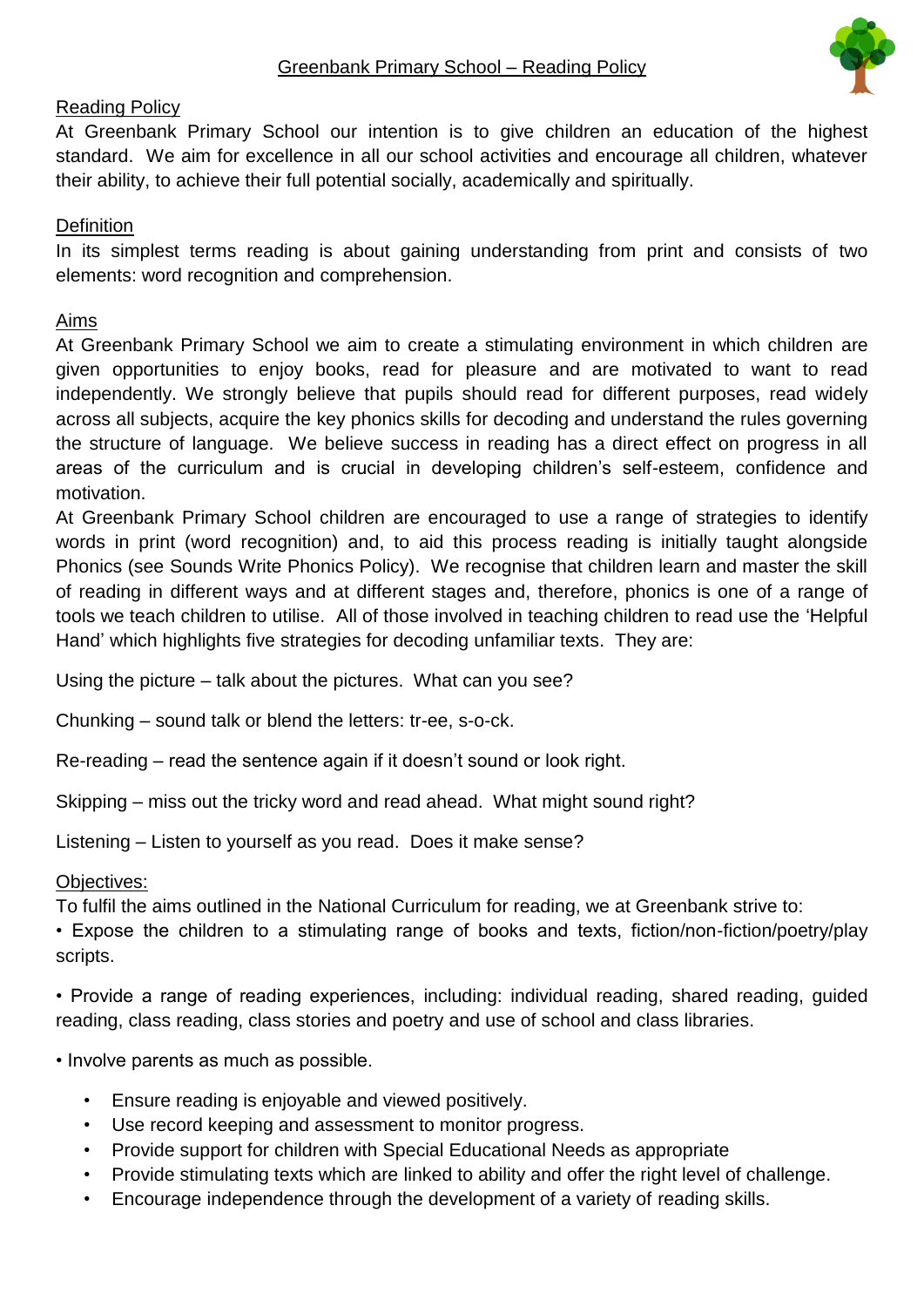# Components of reading

# Guided Reading

Guided Reading is a classroom activity in which pupils are taught in groups according to reading ability. Pupils are placed in groups of no more than six. The teacher works with each group on a text carefully selected to offer an appropriate level of challenge to the group. Books should be at an instructional level (which means that they will be comfortable for the reader, but offer some challenge).

Teachers carefully select texts for groups based on specific objectives, but also considering genre and the children's interests. Children have one guided reading session (outside of the English lesson) each week. Guided reading allows teachers and children to share a period of sustained reading that will lead the way to confident, independent reading with a high level of understanding and enjoyment. The sessions are planned using a whole school planning grid to ensure the sessions have a clear structure.

## Structure of a Guided Reading Session

## Book Introduction

This provides the context for the reading. The teacher will activate children's prior knowledge and/or discuss the main characters and themes of the text, including some prediction of the contents.

# Strategy Check

Just prior to independent reading the teacher guides the children to focus on and apply key strategies while reading independently, referring to the 'Helpful Hand'.

#### Independent Reading

Children will read independently while the teacher gives focused attention to support, monitor and assess individuals as they read.

## Returning to the Text

The teacher asks questions, promotes discussion and interacts with the children to extend their thinking and develop their responses to the text.

Older children may be given the next section/chapter of the book to read with questions to think of as they read.

## Shared Reading

In shared reading the teacher's role is to make explicit what good readers do and model good reading behaviours. During shared reading the children can access a text which may be too challenging for them individually. Reading skills and strategies will be clearly modelled and discussion should help children to a deeper understanding of the text. Shared reading will have a specific focus and all ability levels will be considered in discussions through differentiated questions.

Shared reading takes place within the English lesson and also through the reading of information texts related to other curriculum areas.

## Independent Reading

Independent Reading is linked closely to Guided Reading. Independent reading is supported by Learning Support Assistants (LSA) who will be provided with children's individual reading levels by the class teacher. Learning Support Assistants will work with individual pupils to develop word recognition or comprehension skills as agreed with the class teacher, and they will encourage the children to read as independently as possible. Class teachers and Learning Support Assistants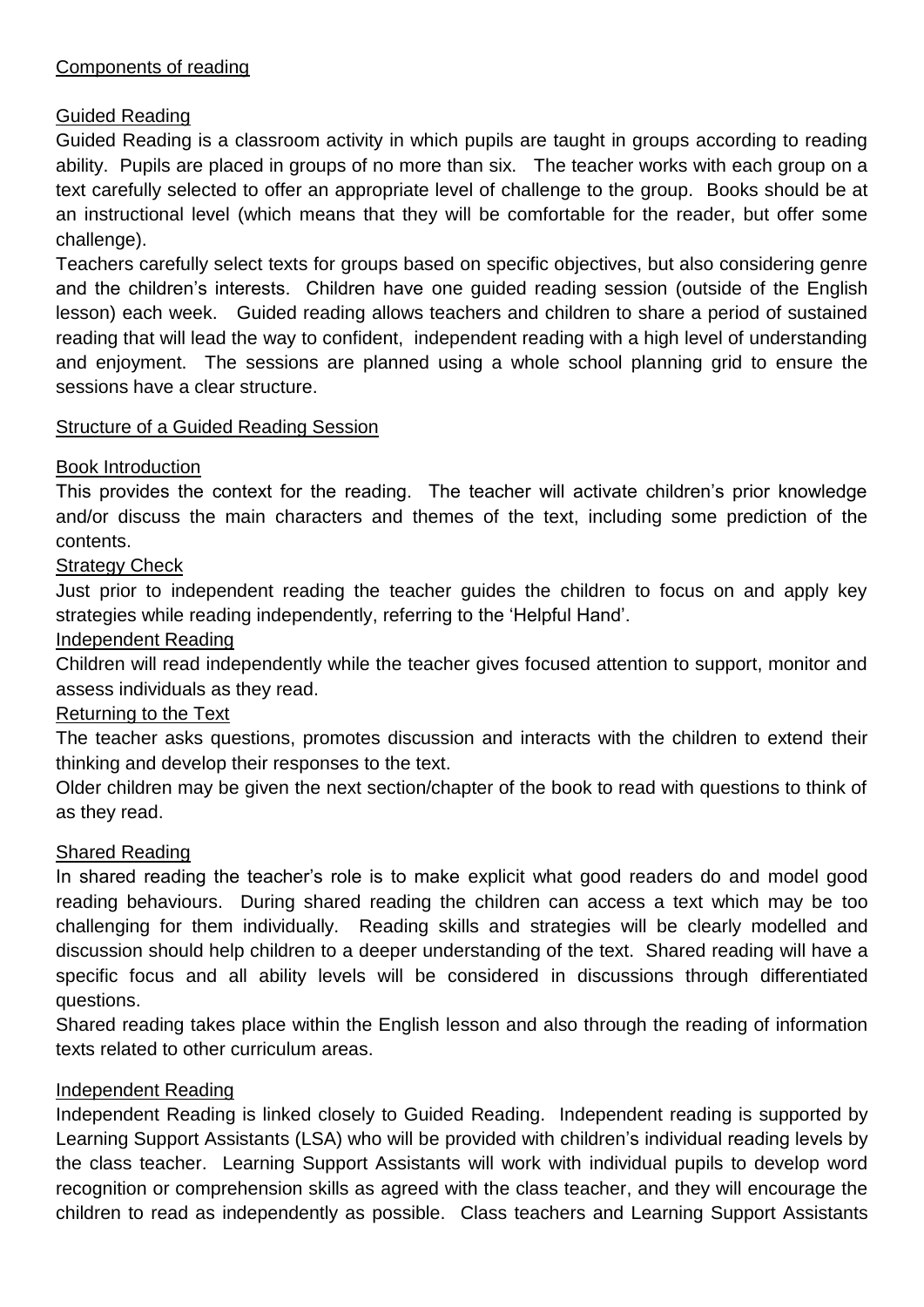will meet regularly to discuss the children's progress and areas for development. This collaboration ensures the best possible reading outcomes for the children.

# Home Reading

At Greenbank we understand and value the importance of families as early educators and as the first providers of positive reading experiences. Co-operation and support from parents is paramount if a child is to become a successful and competent reader. We strive to develop and encourage a strong partnership between home and school. It is our policy to send reading books home regularly and to encourage parents and carers to contribute to their child's reading development, welcoming comments in an individual reading record book.

Reading should not be seen as just a 'school activity'. Wider family involvement supports reading and ensures children have access to reading materials at home.

We ensure that:

- Every child is provided with a reading folder and reading record
- The children bring their folder to school every day with a book in it, even if it's a chapter book and they are still reading it.
- A record is kept of the books they have read.

## Library Books

At Greenbank Primary School we believe that the school library provides children with opportunities to enquire learn and build a love of reading. It is vital that children are given the opportunity to read for pleasure and therefore we place great emphasis on children having access to the library.

## Reading for Pleasure

At Greenbank Primary School we believe that children deserve a rich curriculum which encourages extensive reading of whole books and other kinds of texts. We believe that active encouragement of reading for pleasure is a core part of very child's educational entitlement, because we know that extensive reading and exposure to a wide range of texts make a huge contribution to students' educational achievement. UNESCO says 'Reading for Pleasure is the single most important thing that will make a child successful in life.' With this in mind we have a strong commitment to reading for pleasure and believe it will:

- Have a positive impact on attainment in reading, writing and speaking and listening (across the curriculum)
- Improve the children's use and understanding of vocabulary
- Encourage a passion for reading in later life
- Improve a child's self confidence in reading and encourage them to see themselves as readers.

## We aim to promote reading for pleasure by:

Having an attractive, comfortable and inviting reading area in every classroom (designed by the children)

Celebrating an exciting array of English events such as World Book Day

Providing children with opportunities to learn about famous authors and their work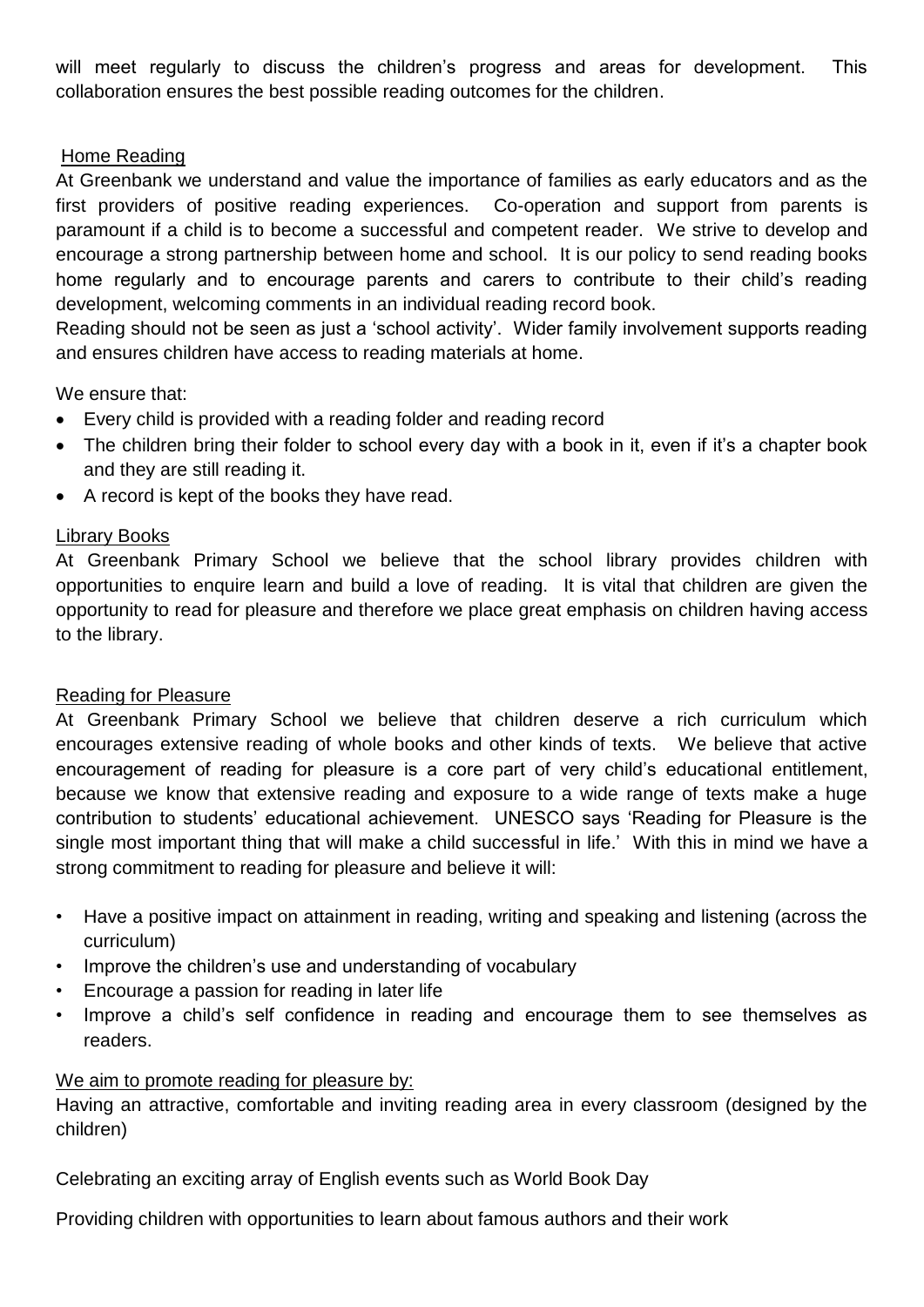Having two annual book fairs alongside reading competitions

Allowing children and staff the facility of 'Book Swaps'

Training pupils to become Reading Revolutionaries in order to facilitate regular peer lead reading sessions

Encourage a love of reading by displaying what the adults in our school are reading

Offering children the opportunity to take part in extra-curricular reading for pleasure groups

Share reading events with our parents

Allowing children to have access to a school/class library with texts that are relevant to our children's needs and interests.

Having reading displays around the school to get children talking about books.

The school environment embracing reading in all its forms with particular emphasis on our pupil voice.

#### Hearing Books Read Aloud

In KS2 the children will often have a 'class reader'. This is a book selected by the teacher and the children which is read for  $5 - 10$  mins before the end of the day and builds enthusiasm and enjoyment. It influences independent reading and tunes children in to book language. It provides the opportunity for the teacher to discreetly teach the skills of reading as outlined above e.g. expression and intonation, comprehension etc.

#### Reading Environment

Classrooms and all school areas provide a print-rich environment. Reading displays form part of that environment – library corners, favourite books, book reviews, book of the week, author displays and collections of books on a similar theme will help to develop enthusiasm. A team approach is essential when creating a positive reading culture in school. There will be opportunities for pupils to experience print around them through classroom notices, labels and signs. These should be discussed with the children and should take a variety of forms such as single words, phrases and complete sentences. All classrooms have a class library of books which should be well organised and easily accessible.

All adults will be good role models for children in modelling both reading aloud and silent.

## Interventions

Greenbank is an inclusive school which reflects the local community. All pupils have equal rights of entitlement to a broad and rich curriculum which allows them to fulfil their potential. With this in mind, we recognise that some children may need extra support to reach their full potential in reading. Therefore, specific interventions are put in place to allow the children to make accelerated progress and reach their full potential. Consultation with the SENCO (Special Educational Needs Coordinator) is essential to ensure children are placed on programmes appropriate to their needs.